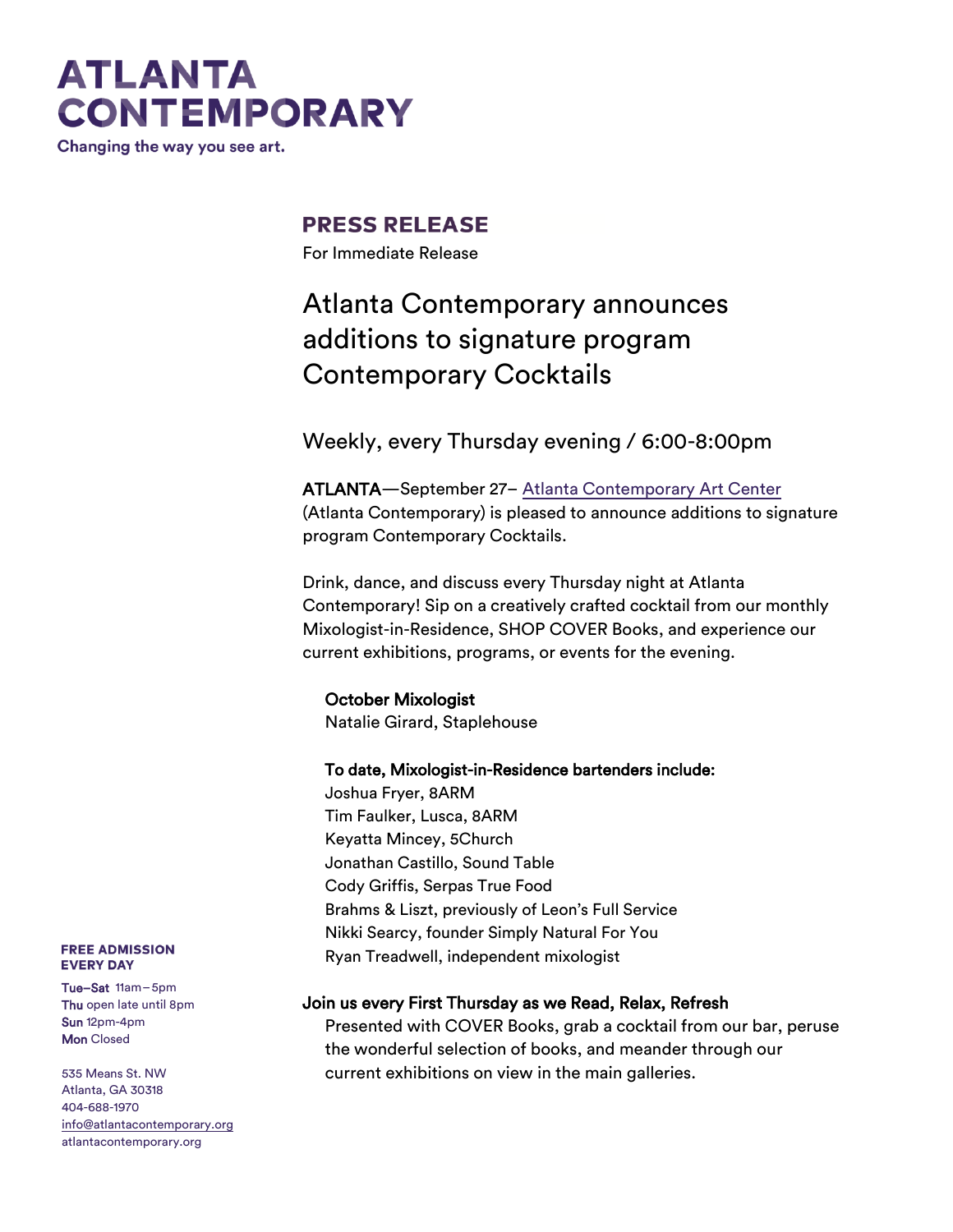# **ATLANTA CONTEMPORARY**

Changing the way you see art.

### About COVER Books

COVER Books' Pop-Up SHOP and discover a uniquely curated selection of art and coffee table books. Subject matter includes photography, fine art, travel, film, fashion, and food. In addition, purchase noteworthy magazines, Atlanta-produced zines, and selections from Atlanta Contemporary's archive of Nexus Press books.

#### Join us for Thirsty Thursday

Every Third Thursday - Atlanta Contemporary presents Thirsty Thursday, a cocktail throw-down between two of our Mixologists-in-Residence. Enjoy music by local DJ - Mike Stasny.

Additional programs will include Contemporary Talks with participants from our Studio Artist Program (quarterly) and partnerships with arts organizations such as ColorATL, WUSSY Mag, Dashboard, and others.

Admission is always free – cash/credit bar. Please check our website for dates and details.

### About Atlanta Contemporary

Atlanta Contemporary engages the public through the creation, presentation and advancement of contemporary art. Founded in 1973 as Nexus, a grassroots artists' cooperative, Atlanta Contemporary has since become one of the southeast's leading contemporary art centers. We play a vital role in Atlanta's cultural landscape by presenting six–10 exhibitions within four seasonal cycles each year, featuring consequential artists from the local, national, and international art scenes. We are one of the few local institutions that commissions new works by artists, paying particular attention to artists of note who have not had a significant exhibition in the Southeast. We organize 50+ diverse educational offerings annually, unrivaled by other local organizations of our size. We are the only local organization to provide on-site subsidized studio space to working artists through our Studio Artist Program, removing cost as a barrier to the creative process. Visit [atlantacontemporary.org](https://atlantacontemporary.org/) to learn more.

#### **FREE ADMISSION EVERY DAY**

Tue–Sat 11am–5pm Thu open late until 8pm Sun 12pm-4pm **Mon** Closed

535 Means St. NW Atlanta, GA 30318 404-688-1970 [info@atlantacontemporary.org](mailto:info@atlantacontemporary.org) atlantacontemporary.org